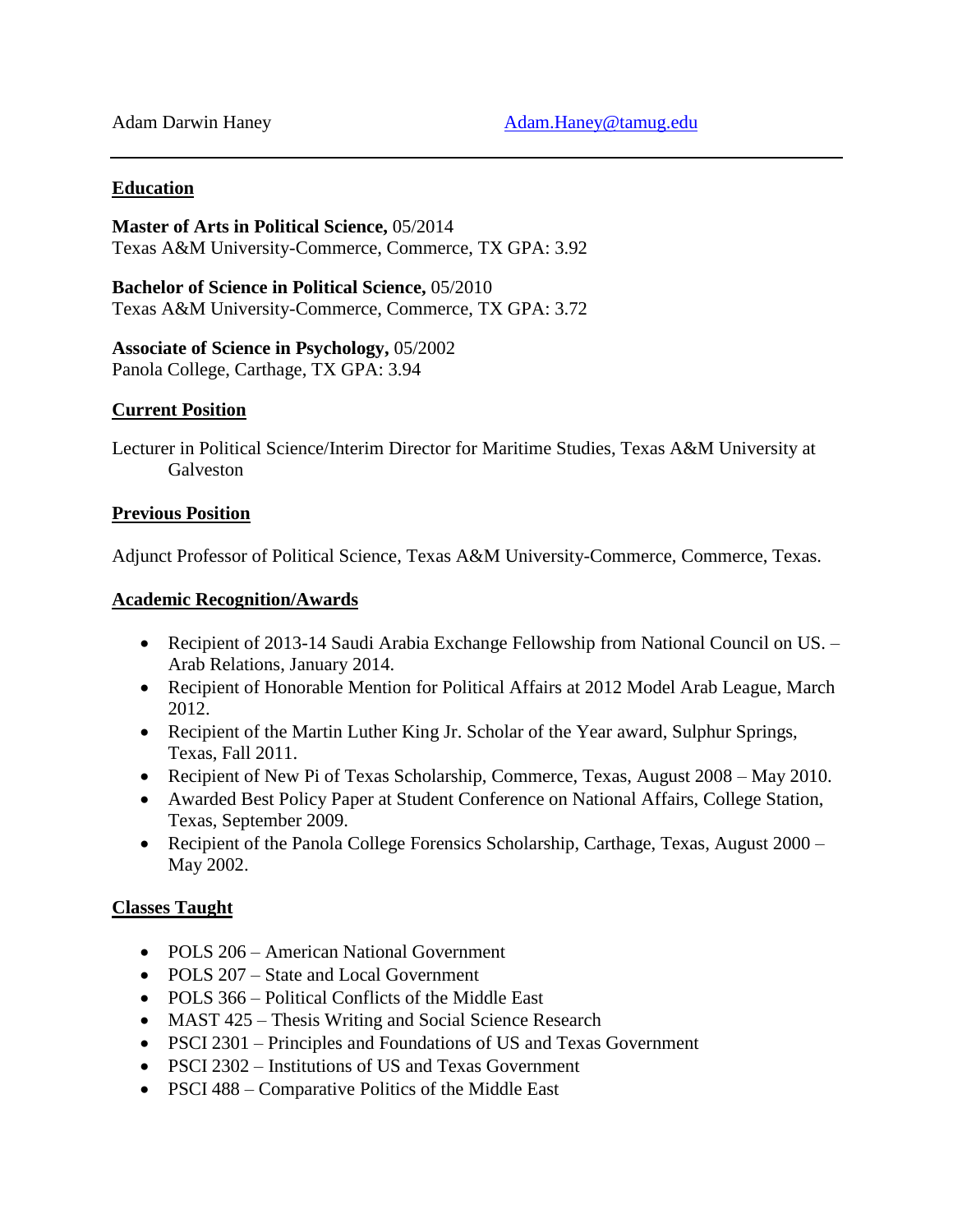### **Presentations**

- Paper published: World History Bulletin, "Academic Space and the Cambodian Genocide", Spring 2014. (with Dr. DiGeorgio-Lutz)
- Roundtable discussant at the Globalization and the Humanities: Texas in the World Conference, Commerce, TX, November 16, 2012.

Panel discussant for 2012 General Election for NACWC, Commerce, TX, November 1, 2012.

- Lead Delegate for the Syrian Arab Republic at the 2012 National Model United Nations, Washington, D.C., October 2012.
- Paper presented at the Cambodia Studies Conference, Chicago, Illinois, September 2012. (with Dr. DiGeorgio-Lutz)

Guest lecturer for PSCI 597 on the Cambodian Genocide, May 2011.

- Paper presented at the 34<sup>th</sup> Annual Global Studies Conference entitled, "Harbingers of Instability and Intervention? A Case Study of the Foreign Policy of a Multi-National Corporation", Omaha, Nebraska, October 2011. (with Mr. Timothy Houston)
- Paper presented at Texas A&M Pathways Symposium entitled, "Cuban Ocupado", College Station, Texas, Fall 2011.

# **Service Activities**

- Advisor Maritime Studies Learning Community 2016- present
- Secretary-General of 2014 Southwest Regional Model Arab League
- Fellowship recipient of National Council on US –Arab Relations to visit the Kingdom of Saudi Arabia, December 2013 – January 2014.
- Treasurer of Student Government Association, Texas A&M University-Commerce, April  $2013 - May 2014.$
- Secretary-General of 2013 Southwest Regional Model Arab League
- Member of the Student Services Fee Committee, Texas A&M University-Commerce, Spring 2012.
- Member of Academic Technology Advising Committee, Texas A&M University-Commerce, Spring 2012 - Spring 2014.
- Lead delegate for Morocco at Model Arab League, March 2012.
- Member of Dean Search Committee for College of Humanities, Social Science, and Art, Texas A&M University-Commerce, June/July 2011.
- Vice President/Senate Chair of Student Government Association, Texas A&M University-Commerce, May 2011 – May 2012.
- Member of Financial Aid Appeals Committee, Texas A&M University-Commerce, academic year 2011/2012